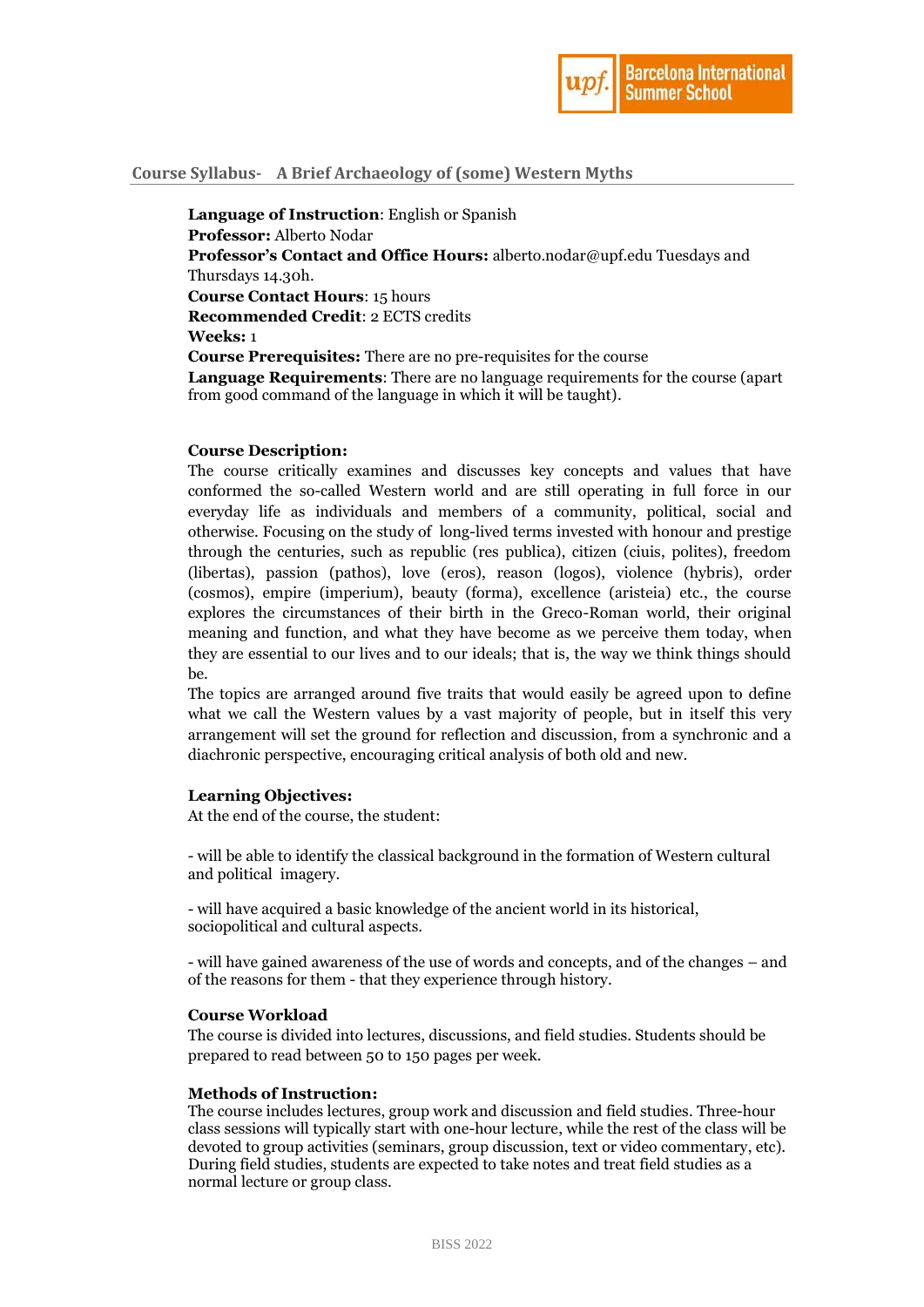# **Method of Assessment**

Asessment will be carried out according to the following scheme:

| Participation in class                  | 30% |
|-----------------------------------------|-----|
| Final Examination                       | 35% |
| Paper on a text or audiovisual material | 35% |

## PARTICIPATION IN CLASS DISCUSSIONS

Participation in class discussions will be assessed in terms not only of frequency, but especially in terms of pertinence and the ability to join in the issues being dealt with and interact with the other participants.

## FINAL EXAM

The final examination will take place during the final class day. It will be cumulative, will cover all of the material covered in the course (lectures, classroom discussions, readings), and will consist of an essay question. Students will be expected to demonstrate an understanding of the concepts object of the course, both in our society and in the ancient world, and of the relative chronology of the autors, events and phenomena covered.

## PAPER

A selection of written or audiovisual material will be offered to students to choose among in order to produce a commentary that should be delivered within ten days from the end of the course.

## **Absence Policy**

Attending class is mandatory and will be monitored daily by professors. The impact of absences on the final grade is as follows:

| <b>Absences</b>         | <b>Penalization</b>                        |
|-------------------------|--------------------------------------------|
| Up to one $(1)$ absence | 2 points subtracted from final grade (on a |
|                         | 10 point scale).                           |
| Two (2) absences        | The student receives an INCOMPLETE         |
|                         | for the course                             |

The BISS attendance policy does not distinguish between justified or unjustified absences. The student is deemed responsible to manage his/her absences.

Emergency situations (hospitalization, family emergency, etc.) will be analyzed on a case by case basis by the Academic Director of the UPF Barcelona International Summer School.

### **Classroom Norms:**

- · No food or drink is permitted.
- · There will be a ten-minute break during the class.
- · Students must come to class fully prepared.

### **Course Contents:**

# **Session 1: Freedom (libertas) and Justice (iustitia)** (Mo, July 11th)

- Birth and meaning of democracy, written law, the responsibility of the citizen (politics)